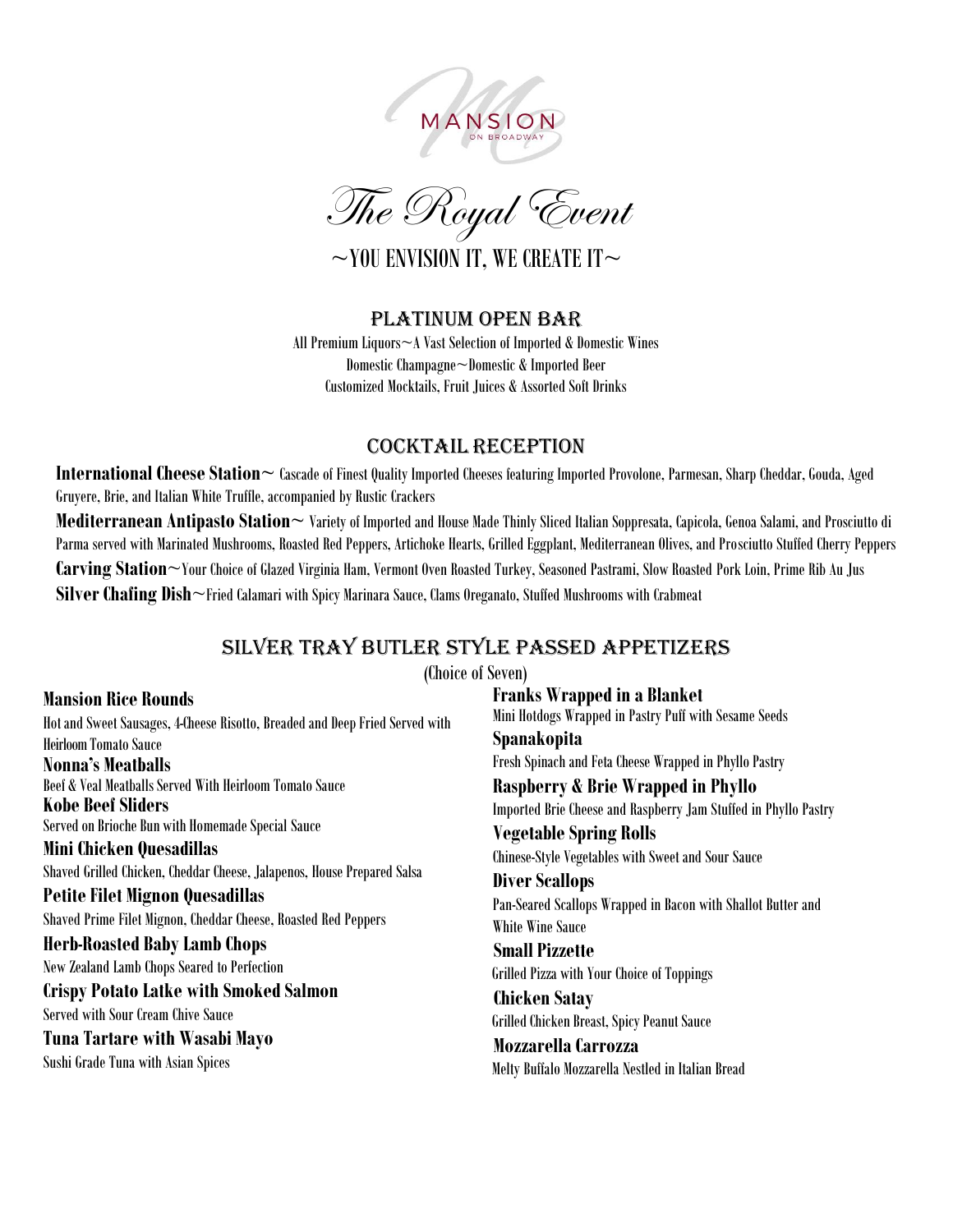

### Salad Course (*Select One)*

**Signature Salad**~Arugula, Fennel, Cranberries, Red Onion and Goat Cheese Served with Raspberry Vinaigrette **Mansion Mixed Greens**~Baby Field Greens, Red Onion, Grape Tomatoes, Cucumber, Black Olives Served with Balsamic Vinaigrette **Caesar Salad**~Hearts of Romaine, Garlic Croutons, Shavings of Parmigiano-Reggiano Cheese with Creamy Parmesan Dressing **Tomato & Mozzarella Salad**~Fresh Tomatoes & Mozzarella Drizzled with Olive Oil & Fresh Basil

#### Pasta Course *(Select One)*

**Penne Vodka~**Sautéed Onion in Pink Vodka Sauce with Prosciutto di Parma **Marinara**~Homemade Heirloom Family Recipe **Tortellini Alfredo**~Tri-Color Tortellini in a Parmesan Cream Sauce **Farfalle with Broccoli, Garlic & Oil**~Sautéed Broccoli in Garlic and Oil, Finished with a Parmesan Cheese **Rigatoni Bolognese**~Ragu of Pork, Veal and Beef with Homemade Marinara Sauce **Cavatelli with Broccoli Rabe & Sausage**~Homemade Cavatelli with Sautéed Broccoli Rabe and Italian Sausage (optional) in Fresh Garlic & White Wine Reduction **Millionaire Mac & Cheese**~Elbow Pasta, Parmesan, Alfredo Sauce with Black Truffle Oil **\*Short Rib Ravioli**~Homemade Ravioli with Braised Short Rib Marinara Sauce

### Main Course *(Select Three)*

**Panko Crusted Chicken Francese**~Chicken Breast Sautéed in Lemon White Wine Sauce Served with Potato Puree & Baby Vegetables **Chicken Saltimbocca** ~Scallopini of Chicken, Prosciutto di Parma, Sage Served with Roasted Garlic Mashed Potatoes & Shitake Au Jus **Veal Sorrentino**~Thinly Sliced Veal Topped with Prosciutto, Eggplant, & Mozzarella Served with Potato Puree & Baby Vegetables **Colossal Lump Crab Cake**~Chef Prepared & Served over a Bed of Fresh Arugula & Roasted Red Peppers with Homemade Tartar Sauce **Alaskan Salmon**~Pan-Seared & Topped with Herb Browned Butter Served with Polenta **Eggplant Stack**~Fried Eggplant, Tomato, Homemade Mozzarella, Basil, Aged Balsamic & Extra Virgin Olive Oil Drizzle **Roasted Red Pepper & Mozzarella Neapolitan**~Roasted Red Pepper, Homemade Mozzarella & Breaded Eggplant **Truffle Mushroom Risotto**~Creamy Arborio Rice with Sautéed Seasonal Veggies with a Hint of Truffle **Prime Rib**~Boned Out Prime Select Meat Au Jus Served with Bacon-Wrapped Vegetables & Bistro Fries **\*Petite Filet Mignon**~Slow Roasted in a Port Wine Reduction & Served with Roasted Asparagus & Garlic Mashed Potatoes **\*Mansion Surf & Turf**~Herb Marinated Petite Filet Mignon & Grilled Colossal Shrimp Skewers Served with Twice Baked Potatoes and Haricot Verts **\*Chateaubriand**~Center Cut Filet of Tenderloin Grilled to Perfection and Served with Classic Bernaise Sauce

#### Dessert

Assortment of Homemade Italian Cookies & Pastries Italian Espresso Coffee & Cordial Station